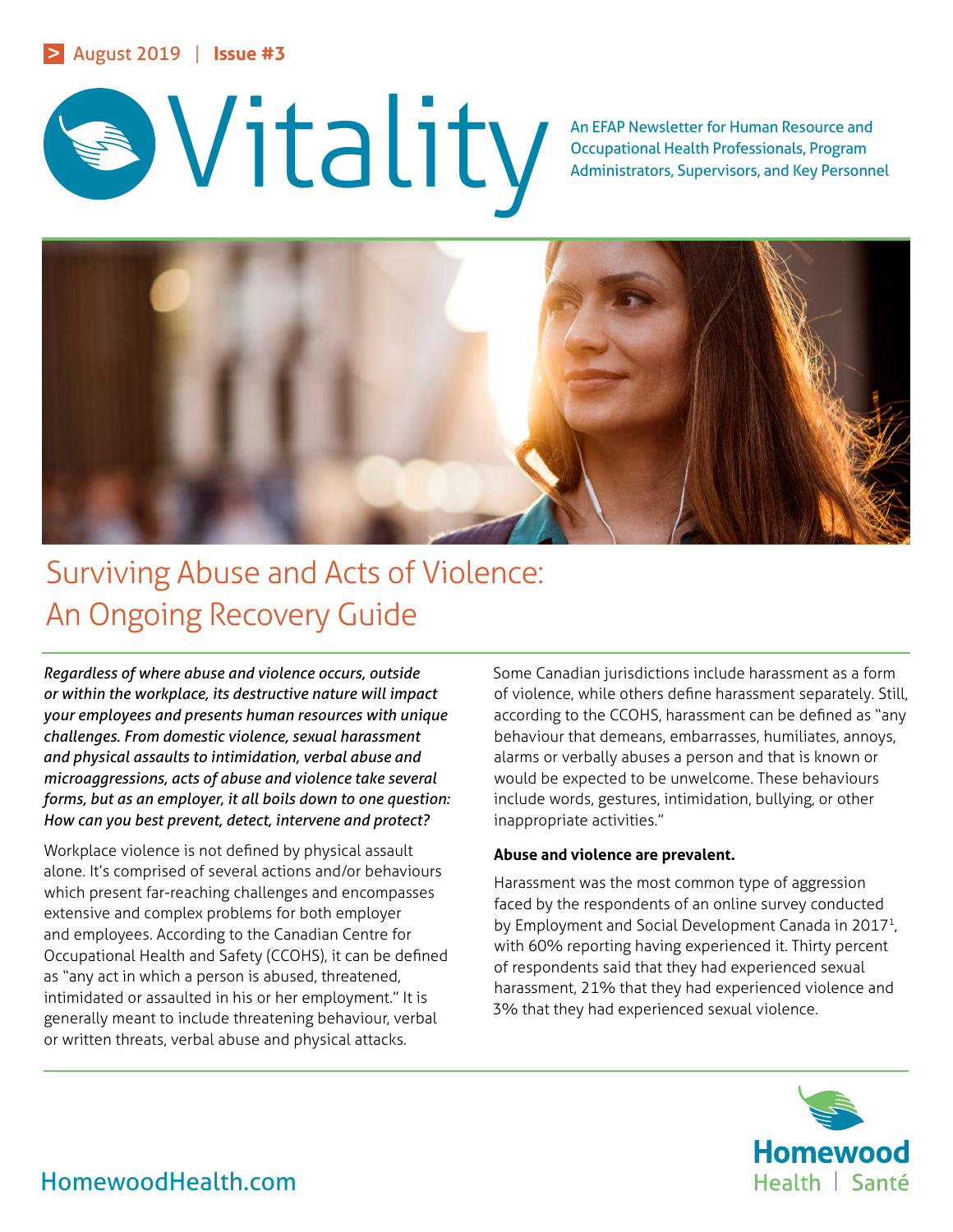A 2014 Angus Reid Institute national survey<sup>2</sup> also found that over a quarter (28%) of Canadians have been on the receiving end of unwelcome sexual advances, requests for sexual favours, or sexually-charged talk while on the job. Nearly half (47%) of women aged 35-54 reported having been harassed. People with disabilities and members of a visible minority are also more likely to experience harassment than other groups.

A 2001 U.S. study<sup>3</sup> estimated that 2.3 million men and 1.1 million women had been victimized by a co-worker at some point. That being said, the majority of incidents of workplace violence are committed by individuals who are strangers to the victim. Men are less likely than women to know the perpetrator, with 52.9% of men considering their assailants strangers compared to only 41% of females. Regarding outside perpetrators, certain professions are more likely to experience workplace violence. According to the United States Department of Labor's Occupational Safety and Health Administration, "Among those with higher-risk are are First Responder workers, healthcare professionals, public service / customer service workers, more often those who exchange money with the public, and those who work alone or in small groups."

#### **Violence hits your bottom line**

We cannot ignore domestic violence. You might ask, what does domestic violence have to do with the workplace. In 2017, one of the most in-depth research papers undertaken in Canada brought to light several key findings on the effects of domestic violence in the workplace. Working with 22 of Ontario's Partner Assault Response programs, researchers at the University of Toronto's Ontario Institute for Studies in Education (OISE) partnered with the Centre for Research & Education on Violence against Women & Children (CREVAWC) and conducted a survey of 500 perpetrators of domestic violence. The survey sought findings on both the workplace of the perpetrator and the victim. It was found that domestic violence is linked to substantial negative effects on the productivity and safety of workers with close to half of respondents reporting violence issues negatively impacting their job performance.

More specifically, 33% of respondents reported being in contact with their partner or ex-partner during work hours to engage in emotionally abusive behaviours or to monitor their victims' actions or whereabouts. A quarter of the

abusing offenders used their workplace time to drop by the home or workplace of their victims. Most respondents said they were unaware or unsure of any resources and support available to them in the workplace regarding domestic violence issues and what help was available. Nearly 10% of respondents reported they caused, or almost caused, a work accident as a result of being distracted by these issues. About 25% told that violence issues led to absenteeism and taking paid time off work to deal with domestic violence issues.

A 2009 report<sup>4</sup> from the federal Justice Department estimated the total economic impact of spousal violence on employers in Canada that year was about \$117 million. A survey by Western University in Ontario, Canada and the Canadian Labour Congress published in 2014, said about 34% of respondents reported having experienced intimate partner violence in their lifetime and 35.4% reported having at least one co-worker who they believed was a victim of domestic violence.

In the rest of this article, we'll be looking at:

- How to detect
- How to intervene
- How to prevent through sound internal policies

To help shed some light on those issues, we've asked the expert advice of Andrea Dermody, Trauma Specialist at Homewood Health.

## **As an employer, how can I detect if an employee suffers from abuse and violence?**

Where cases involving acts of violence perpetrated by outside offenders in the context of one's occupation can most often be obvious (armed robbery, physical aggression towards a first responder, etc.), forms of internal workplace abuse and violence may be non-obvious and can be difficult to detect because they are subtle and can be laden within workplace culture.

"They can come in the shape of harassment or microaggressions which can be quite insidious'', says Ms. Dermody.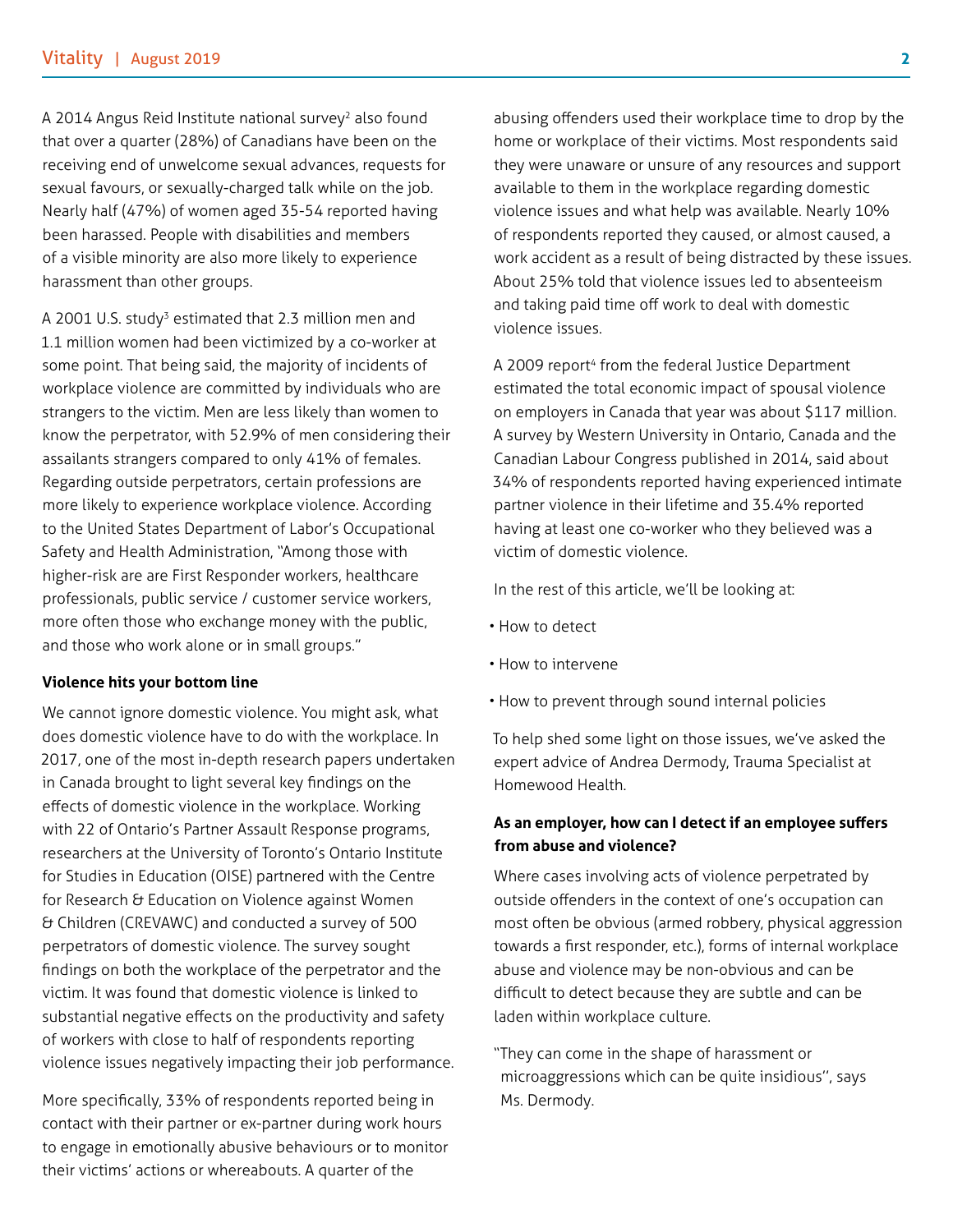Microaggressions are subtle, derogatory messages sent verbally or not, consciously or not, that are communicated at a member of a marginalized group. Compounded over time on a daily regime, those microaggressions can produce harmful effects. Andrea shared that, while she did not experience macroaggression, she experienced violence in the form of verbal and emotional harassment in a previous workplace.

 *It was carried out by another employee engaging in verbal abuse. Their actions and words were subtle at times, for example, in the form of passive aggressive comments on the way I looked and my personality, engaging in eye rolling and silent treatment. However, their actions could also be quite obvious at others times, for example, questioning my competency to speak on certain topics related to my role at events within the organization as well as responding to my interactions to them by raising their voice, puffing up their body and swearing at me during our conversations. I felt quite helpless in this situation. I noticed that my feelings toward my workplace were impacted, my feelings of anxiety were extremely high and I lost 15 pounds, which, for me, was a strong indicator that my sympathetic nervous system (threat response – fight, flight, and freeze response) had become quite activated. Unfortunately, at that time, I did not have the confidence to address it directly with the person.*

It's not uncommon for employees to find it difficult to address the violence that they are experiencing from their aggressor. Dermody identifies that "[individuals who experience violence at work can feel stuck or unsure of how to manage their experience because of lack of knowledge as well as fear of their employment being in jeopardy, which is why it is so important for employers to promote awareness and knowledge regarding how violence in the workplace is managed and the consequences that result from those unacceptable actions or behaviours]". In the case of criminal assaults, workplace violence (47%) is less likely to be reported than non-workplace violence (52%)<sup>5</sup>.

So the question remains: How can employers detect occurrences if victims do not come forward?

According to the Canadian Mental Health Association (2014), 50% of workplace harassment victims suffer mental health problems. Fear and discomfort about interacting daily with the aggressor will cause a great deal of anxiety and the longer the situation persists, the more chances it could lead

to psychosomatic symptoms, depression and induce trauma to the point of potentially developing Post-Traumatic Stress Disorder(PTSD).

Ms. Dermody recommends looking for changes in behaviour, such as an employee becoming withdrawn or socially isolated. Performance can also be an indicator. There can be changes in one's level of engagement and increased absenteeism. If it arises between colleagues, employee communications and general team climate can be affected.

"It's important to note that these behaviours can also be observed in individuals experiencing a high amount of stress in their lives. This is also why it is important to encourage and foster good relationships between employees and their employers. Having an employer taking a sincere and empathetic interest in the well-being of their employees is key to success of the organization as a whole".

#### **As an employer, how can I take action?**

"If employers can create a knowledge base or space for their employees to come to them, there can be an emphasis placed on problem-solving the situation. When violence exists, it can be further perpetuated by an unawareness of resources for support."

One key action is to actively promote knowledge that your workplace offers support to those affected by violence, regardless of if it is taking place at work or at home. Having workers or employers with some trauma-informed background or training is also helpful for supporting workers to seek help, feel understood and get connected to services and supports through their workplace or in their community.

"It does not mean that a person is an expert on violence or abuse, rather, it's that they have knowledge of how to support an individual from a whole person perspective, that is, to make sure that when a person encounters violence their physical, social and psychological concerns are recognized and taken into consideration."

Talking about abuse is not an easy topic, which is why bringing in an expert to address employees and/or hosting an internal human resources session with training for your staff on being trauma-informed is important.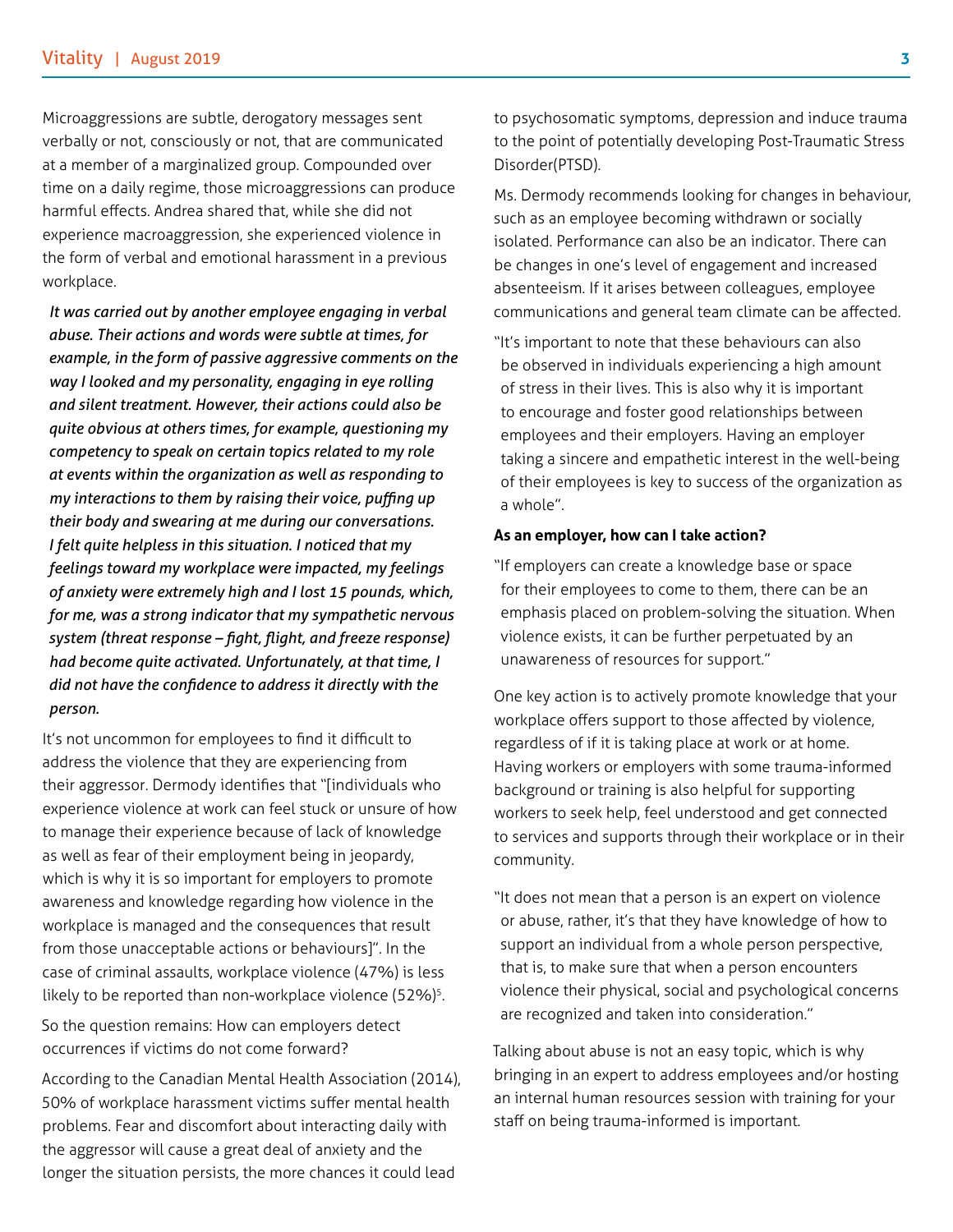"Another important quality to emphasize is the use of empathy during interactions with a person who is impacted by violence, which can go a long way in helping a person coming forward to feel safe, understood and stabilized."

On makeitourbusiness.ca, you'll find guidelines on how to communicate with an employee at risk. In a nutshell, it advises the following:

- Be supportive and reassure that coming forward was the right decision and will not affect their status or their work within the organization;
- Listen carefully and respect their suggestions, needs and choices;
- Express understanding that personal issues can influence or sometimes affect work performance;
- Tell the person it's not their fault and that, for you and the organization, abuse is taken seriously, it is not normal and it is definitely not accepted.
- Validate their feelings, whether they feel hurt, anger, fear, and shame or trapped in a situation embroiled in conflicting emotions.
- Focus on safety and assess the situation. Is the situation a crisis? Does it represent a threat to this person or other employees?

It's important to note, given the discussion points above, the conversations you have must remain confidential unless there is an underlying risk of harm to the employee and/or immediate members of their family.

#### **Do I have to take action?**

If a person is not willing to talk about what they are going through, you can still offer your ongoing support to them for when they feel they are ready to get help. Initiate open discussions on safety concerns and support them to engage in safety planning, if needed. As mentioned above, such conversations are private and further action must be at the direction of the employee unless there is an underlying risk of harm to the employee and/or their immediate family members. You have to establish clear communication about when they think they may need to get authorities involved or when you may need to as an employer. Even if a worker does not want any steps taken, as the employer you may still be required to take some action to protect the targeted worker and other workers, depending on the circumstances.

"Consent and confidentiality need to be considered but safety is a priority. Policy and procedure are needed for this very reason and employers have to be familiar with their duty to report. It is also important to consult with experts in one's community such as the Police and Children's Aid Society to address safety concerns and questions related to duty to report", advises Andrea Dermody.

Which means that, if there is an immediate risk or threat to employees, or a case of workplace domestic violence, you must report it to the appropriate authorities, such as the police and workplace experts. So you must make it clear to your employee that it is possible you have a legal obligation to act to protect them and other employees from violence.

"Additionally, by speaking to the employee impacted by violence and asking them what they think needs to be done to protect that person and also what steps needs to be taken to protect their coworkers, you will help instill that person with a sense of power and choice in a situation where their power and choices may have been taken from them by the aggressor."

Andrea Dermody adds that when discussing problem solving as related to violence in the workplace between staff members, it is indeed important that the worker who is impacted by violence is supported, but that the perpetrator of the violence shouldn't be overlooked.

"He or she should be provided with options for getting support as well. In order for violence to stop or be prevented in the workplace (or anywhere), there needs to be both preventative and reactive responses in place for all parties effected."